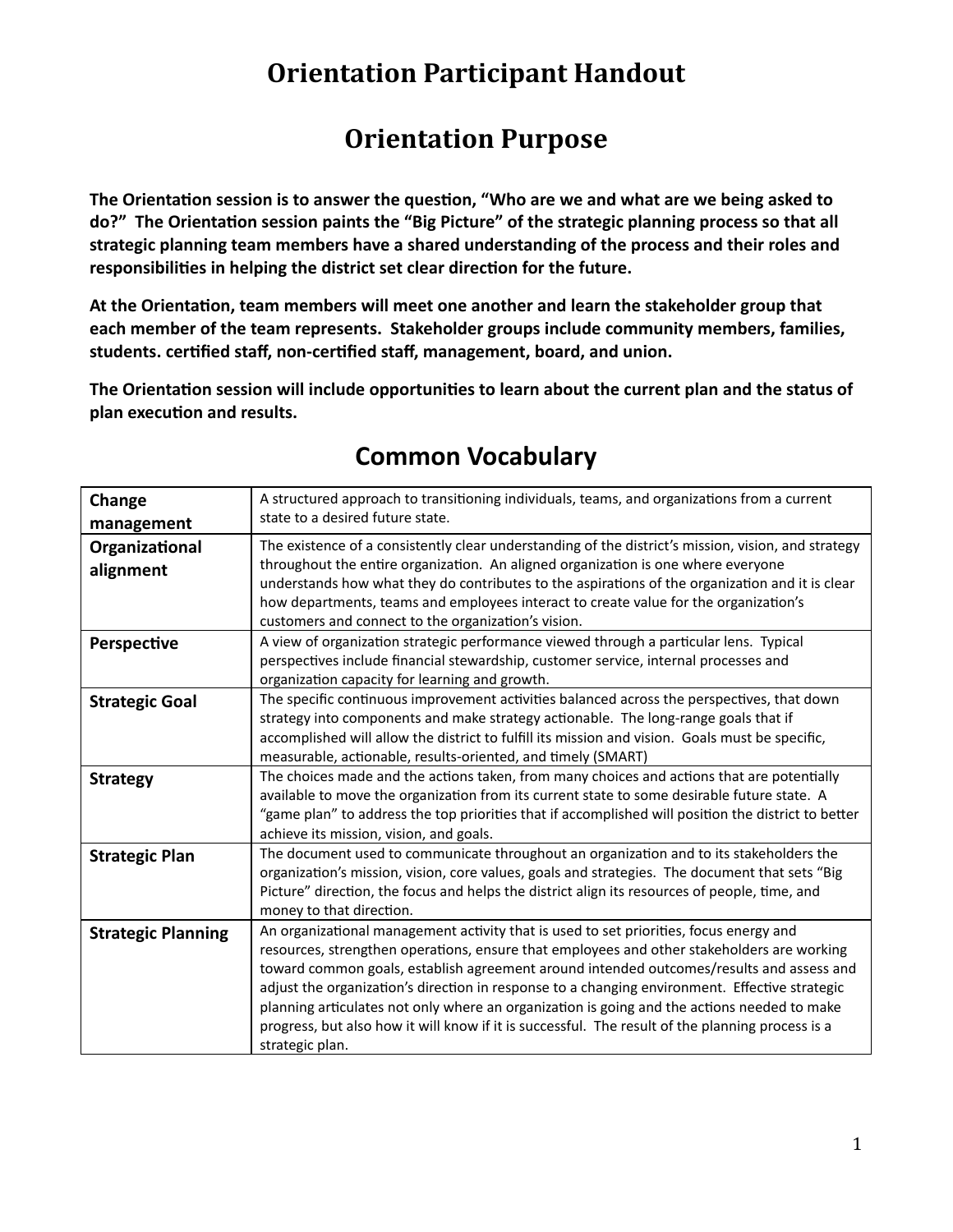**An organizaon has two choices: Be intenonal about the path the organizaon follows or turn on the organizaon's autopilot. If you are running your organizaon without a plan, you are just using the navigation** system and not paying attention to how you are moving your organization to a higher level of performance. Strategic planning is not about taking on additional work; it is about taking all those numerous **daily decisions and iniaves and making them part of an integrated focus system. Strategic Planning is a continuous improvement process based on key questions:** 

- 1. Where are we now? (How would you describe what is working and what needs attention? What are the strengths, weaknesses, opportunities, and threats as described by data, information, and perceptions?)
- 2. **Where do we want to be?** (What are your best hopes for the future? What do you want to be different 5-10 years from now compared to what it is currently? What is the preferred future?)
- 3. **How will you get from where you are to where you want to be?** (What will everyone do differently to get improved results? What research-based strategies will you implement with fidelity? How will what you do drive your professional development planning and implementation?)
- 4. What are you learning? (How will you be certain that your implementation of the research-based strategies is adding value and improving your results? How will you monitor and report your progress?)

### **Surprising strategic planning stats:**

- $\checkmark$  95% of a typical workforce does not understand its organization's strategy.<br> $\checkmark$  90% of organizations fail to execute strategies successfully.
- 90% of organizations fail to execute strategies successfully.
- $\checkmark$  86% of executive teams spend less than one hour per month discussing strategy.
- $\checkmark$  60% of organizations don't link strategy to budget.

#### **Strategic Plans:**

- Are based on the pillars of mission, vision, values/commitments, and goals.
- Reflect the values of the organization and define commitments and non-negotiables.
- Set focus and priorities and Connect initiatives to needs and requirements.
- Define the criteria for measuring success
- Define what we ALL need to do well together.
- Inspires action to achieve a big future
- Guides everyone in daily decision making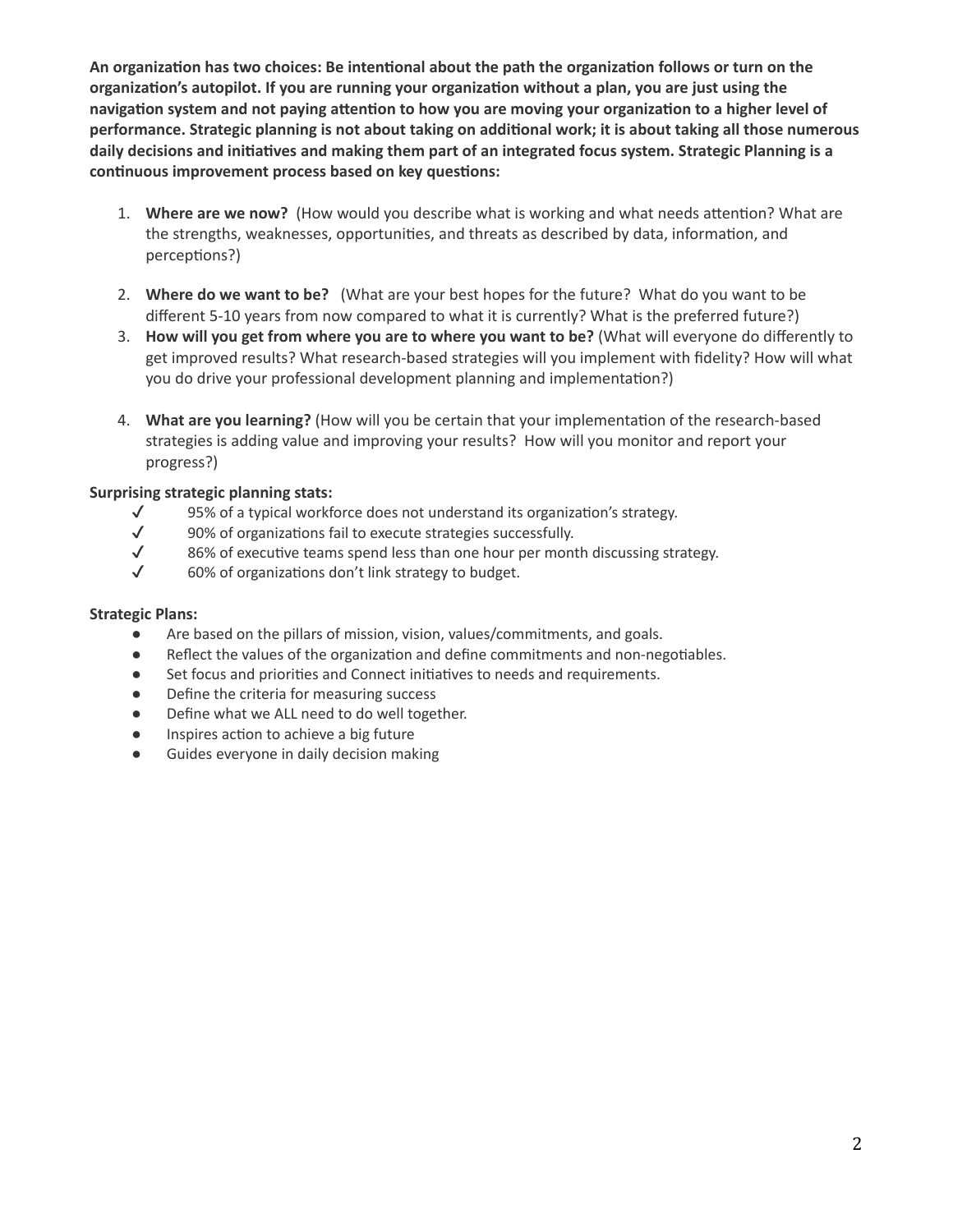**ACTIVITY ONE: Learn who is on the team and what the charge is for the team. Review the team roster, meeng schedule and roles and responsibilies of the plan team. Ensure commitment of plan team's members.**

- **See Team Roster**
- **See Meeng Schedule**

## **The responsibilies of the planning team members include:**

- $\bullet$  Attend all meetings of the planning team.
- Prepare for each meeting by reading materials aligned to each agenda.
- Conduct a data analysis of the district at a Data Retreat by reviewing key data indicators and measures to determine the district's strengths and opportunities for improvement.
- Develop a shared understanding of the needs of stakeholder groups through a review of an environmental scan or stakeholder satisfaction data at a Data Retreat.
- Explore educational, demographic, political, economic, social, and technological impacts on the future of the district at a Vision Retreat.
- Explore research-based, effective practices of high performing districts at a Vision Retreat.
- Review and revise the district's shared mission, vision, values/commitments, and goals at a Vision Retreat.
- Provide suggestions for indicators and measures that align to monitoring and reporting district success at a Setting Direction Retreat.
- Identify key strategy gaps that are aligned to the data-based opportunities for improvement through a review of the environment scan and/or system assessment (internal audit)
- Present a draft of the plan for stakeholder review and input.
- Revise and finalize the draft of the plan based on stakeholder review and input.
- Recommend the strategic plan to the superintendent.
- Learn about the responsibilies to live the plan.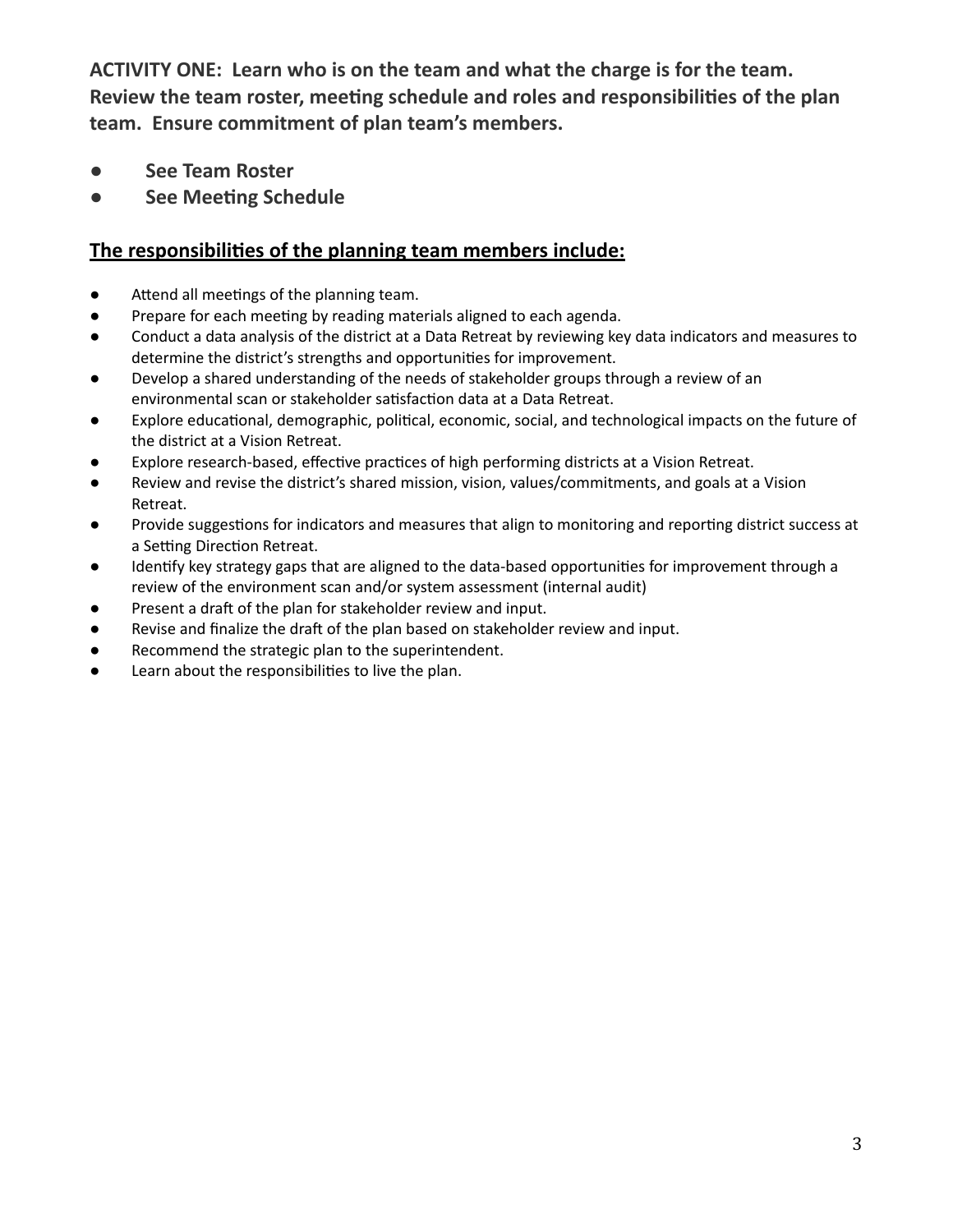| <b>ACTIVITY TWO: REFLECTION ON ARTICLES READ</b> |                                             |  |
|--------------------------------------------------|---------------------------------------------|--|
| <b>ARTICLE</b>                                   | <b>IMPLICATIONS FOR STRATEGIC PLAN WORK</b> |  |
| Article A:                                       | $\mathbf{1}$                                |  |
| 2021 Trends in K-12                              |                                             |  |
| <b>Education</b>                                 |                                             |  |
|                                                  | $\mathbf{2}$                                |  |
|                                                  |                                             |  |
|                                                  |                                             |  |
|                                                  | $\overline{\mathbf{3}}$                     |  |
|                                                  |                                             |  |
|                                                  |                                             |  |
|                                                  | $\overline{\mathbf{4}}$                     |  |
|                                                  |                                             |  |
|                                                  | 5                                           |  |
|                                                  |                                             |  |
| Article B:                                       | $\mathbf{1}$                                |  |
| <b>Ensuring Equity in ESSA</b>                   |                                             |  |
|                                                  |                                             |  |
|                                                  | $\mathbf{2}$                                |  |
|                                                  |                                             |  |
|                                                  |                                             |  |
|                                                  | 3                                           |  |
|                                                  |                                             |  |
|                                                  |                                             |  |
|                                                  | $\overline{\mathbf{4}}$                     |  |
|                                                  |                                             |  |
|                                                  | 5                                           |  |
|                                                  |                                             |  |
| Article C:                                       | $\mathbf{1}$                                |  |
| <b>Instructional Excellence</b>                  |                                             |  |
|                                                  |                                             |  |
|                                                  | $\mathbf{2}$                                |  |
|                                                  |                                             |  |
|                                                  |                                             |  |
|                                                  | $\mathbf 3$                                 |  |
|                                                  |                                             |  |
|                                                  | $\overline{\mathbf{r}}$                     |  |
|                                                  |                                             |  |
|                                                  |                                             |  |
|                                                  | 5                                           |  |
|                                                  |                                             |  |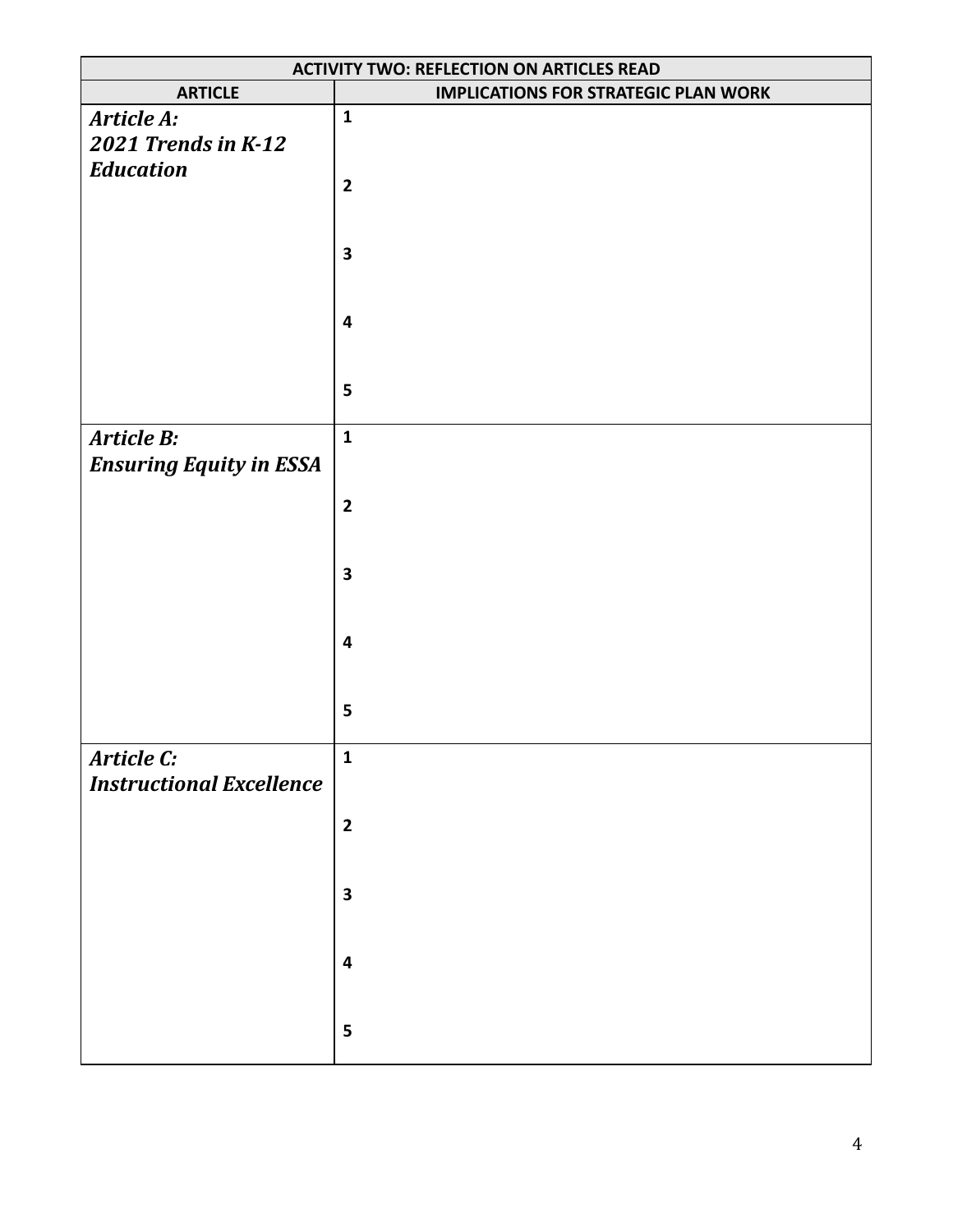

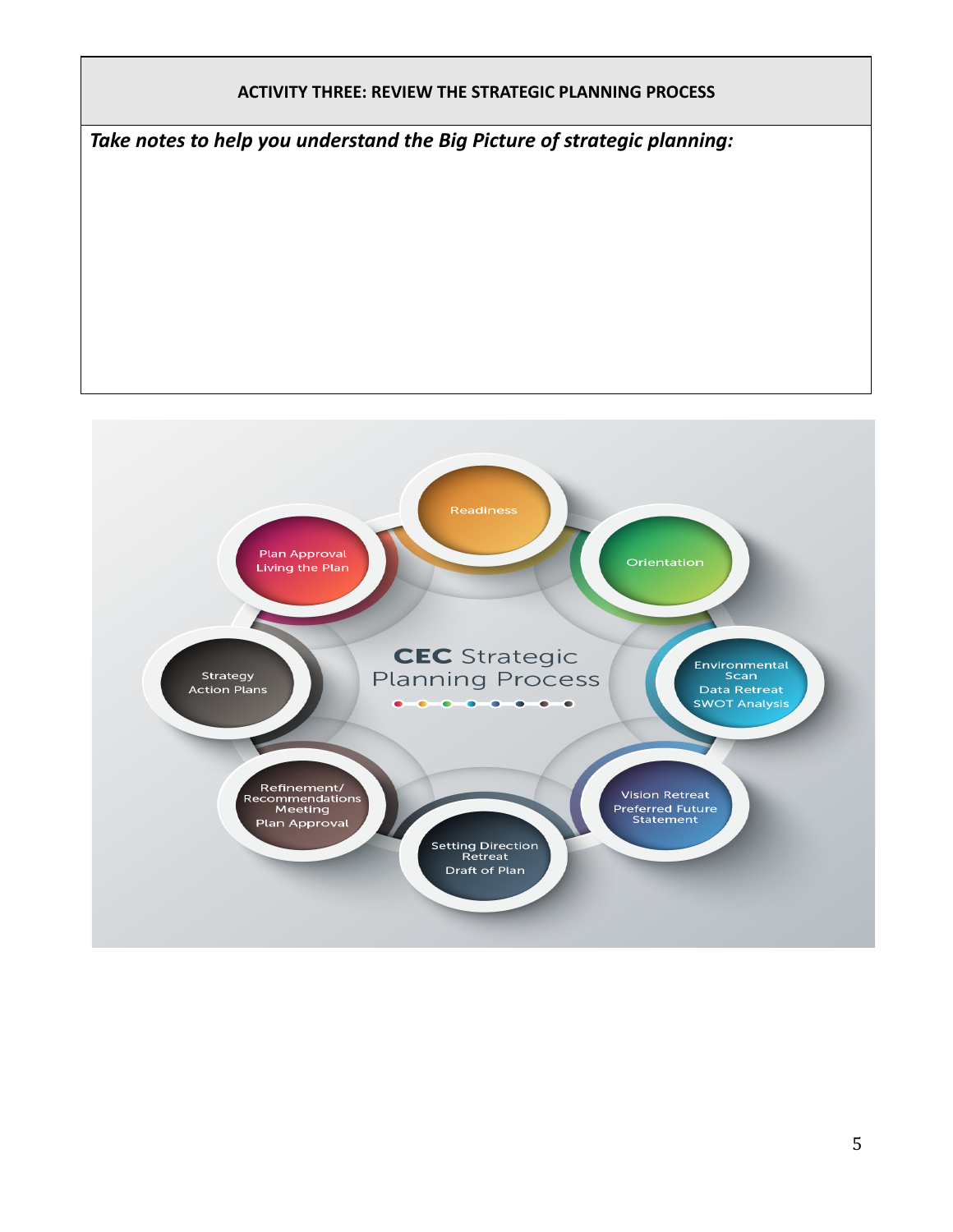### **ACTIVITY FOUR: REVIEW THE STATUS OF THE CURRENT STRATEGIC PLAN**

**What is the status of the current plan? Has the plan been a useful document to guide the district's** action over time?